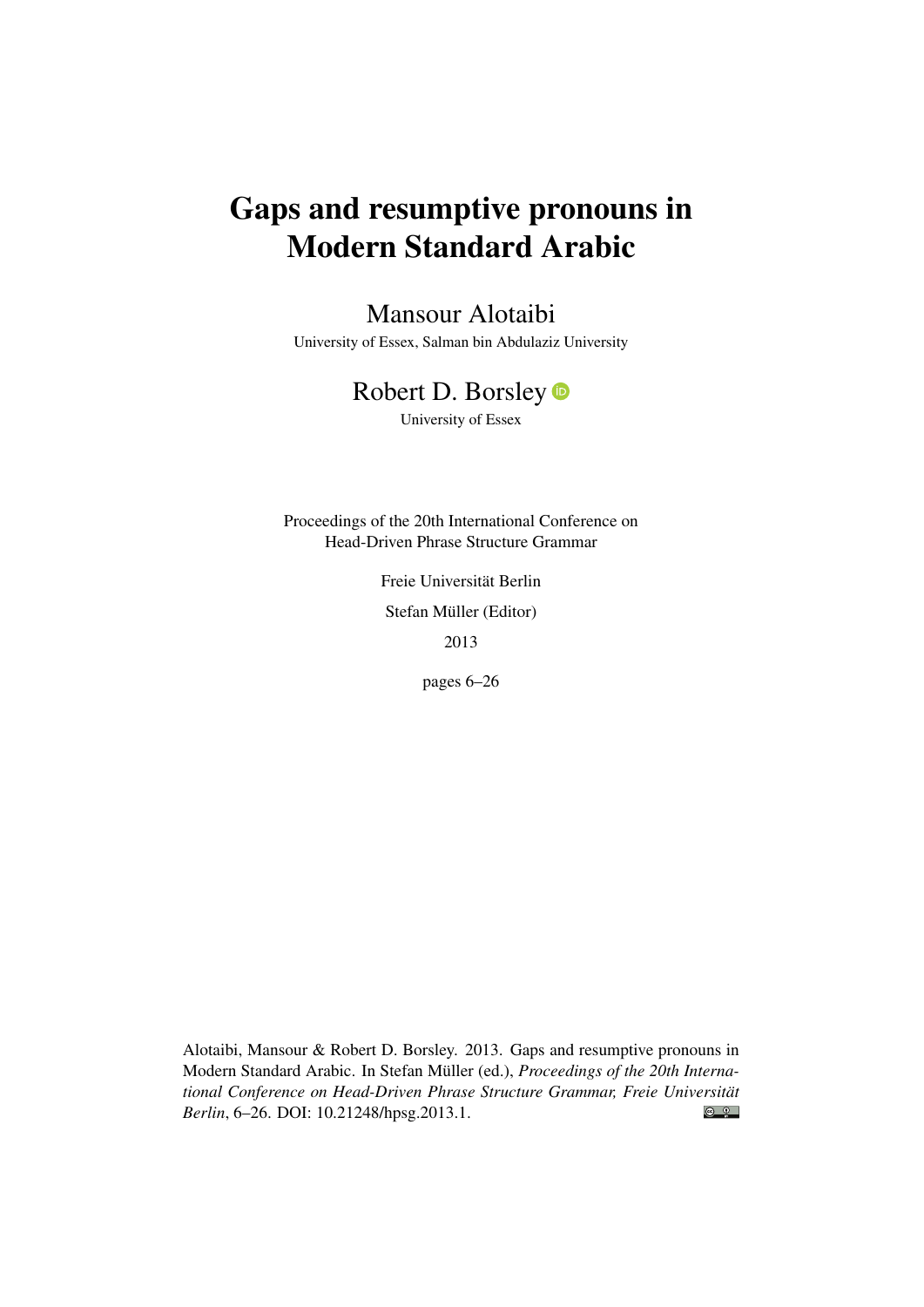### **Abstract**

Unbounded dependencies in Modern Standard Arabic often involve not a gap but a null resumptive pronoun. The facts are quite complex, but it is not too difficult to extend the SLASH mechanism of HPSG to handle dependencies with a null resumptive pronoun. It is also not too difficult to restrict the distribution of gaps appropriately.

## **1. Introduction**

Unlike English but like many other languages, Modern Standard Arabic (MSA) has unbounded dependencies which sometimes involve a gap and sometimes involve a resumptive pronoun. The facts are quite complex, but we will show in this paper that it is not too difficult to provide an analysis within HPSG.

The paper is organized as follows. In section 2, we set out the basic data and show that MSA has gaps in some positions and phonologically empty resumptive pronouns in others. Then, in section 3 we outline an HPSG analysis of the data in which both gaps and empty resumptive pronouns are realizations of SLASH. In section 4, we look more closely at some important coordination data, and in section 5, we discuss the analysis of subordinate clauses introduced by the complementizer *ʔanna*. Finally, in section 6, we summarize the paper.

# **2. The data**

 $\mathcal{L}_\text{max}$ 

Like most languages MSA, does not allow a gap in prepositional object position. However, it allows a resumptive clitic in this position. We have the following contrast:

|  | (1) a. *?ayy-i dzaami <sup>ç</sup> at-in ðahaba Ahmad-u |         | ?ila      |
|--|---------------------------------------------------------|---------|-----------|
|  | which-GEN university-GEN went.3sm Ahmad-NOM             |         | to        |
|  | 'Which university did Ahmad go to?'                     |         |           |
|  | b. Payy-u dzaami <sup>s</sup> at-in ðahaba              | Aħmad-u | ?ilai-ha? |
|  | which-NOM university-GEN went.3sm Ahmad-NOM             |         | to-it     |

<sup>↑</sup> We are grateful to the reviewers and audience at the 20th HPSG conference in Berlin for their helpful comments and discussion. We alone are responsible for what appears here.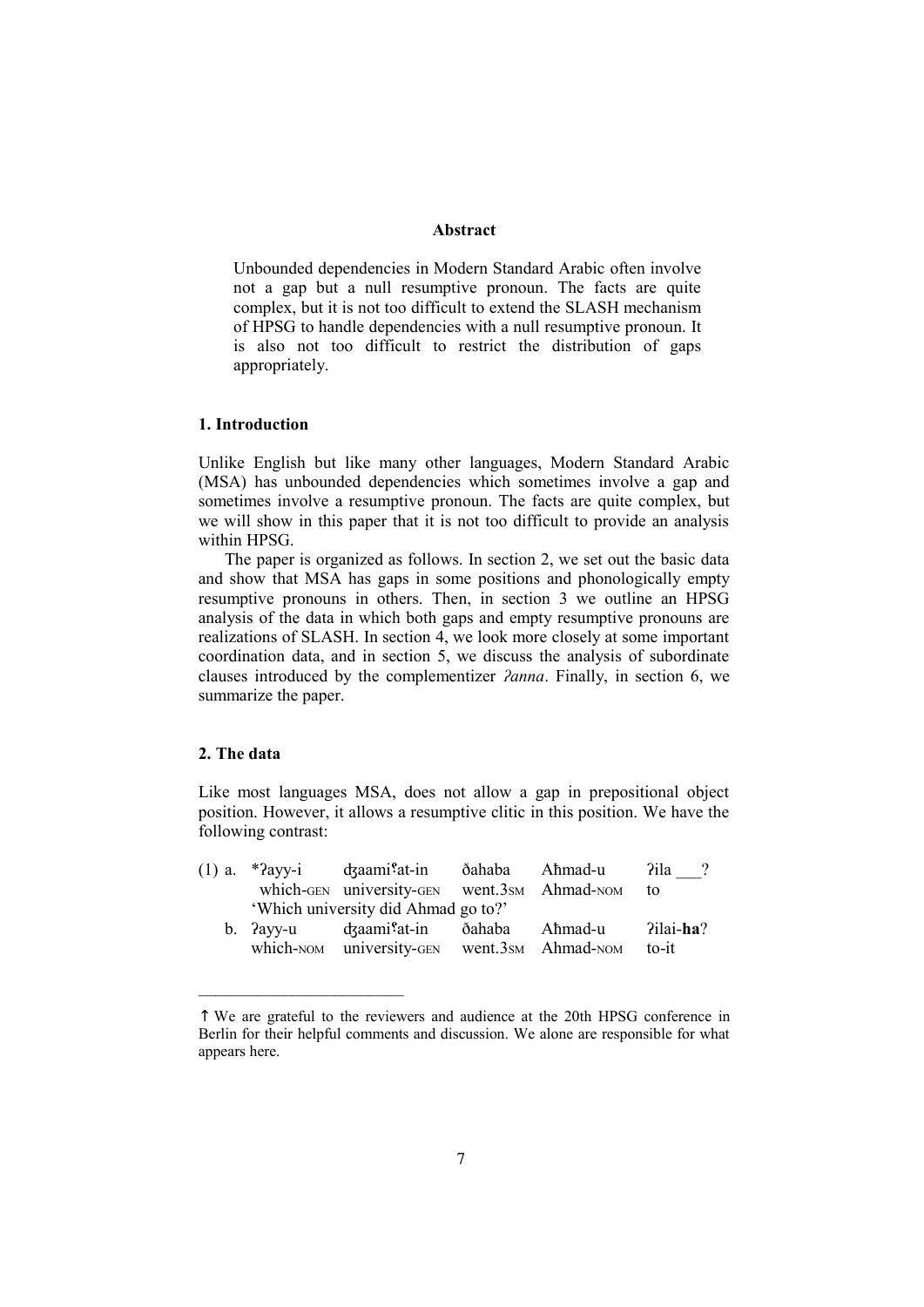Here and subsequently we mark gaps by 'and place resumptive clitics in bold. (We will argue later, however, that certain apparent gaps are really null resumptive pronouns.) Not surprisingly, it is possible to express the same meaning with a PP filler:

(2)  $\lceil$ <sub>PP</sub>  $\chi$ ila  $\chi$ ayy-i d $\chi$ aami $\chi$ at-in]  $\chi$ ahaba Ahmad-u ? to which-GEN university-GEN went.3SM Ahmad-NOM 'To which university did Ahmad go?'

Possessor position is similar. Here too a gap is impossible, but a resumptive clitic is fine:

|  |                                       | (3) a. *?ayy-i mu?allif-in gara?a Ahmad-u | kitaab-a ?   |
|--|---------------------------------------|-------------------------------------------|--------------|
|  |                                       | which-GEN author-GEN read.3sm Ahmad-NOM   | book-acc     |
|  | 'Which author's book has Ahmad read?' |                                           |              |
|  | b. Payy-u muPallif-in garaPa Ahmad-u  |                                           | kitaab-a-hu? |
|  |                                       | which-NOM author-GEN read.3sm Ahmad-NOM   | book-acc-his |

It is also possible to express this meaning with a complex NP containing a possessor as a filler:

|  | $(4)$ [ <sub>NP</sub> kitaab-a ?ayy-i |                                       | mu?allif-in qara?a Ahmad-u?                      |  |
|--|---------------------------------------|---------------------------------------|--------------------------------------------------|--|
|  |                                       |                                       | book-ACC which-GEN author-GEN read.3sm Ahmad-NOM |  |
|  |                                       | 'Which author's book has Ahmad read?' |                                                  |  |

Following Miller and Sag (1997), we assume that MSA clitics are affixes realizing an otherwise unexpressed argument, and not just the result of some superficial cliticization process. We will call such arguments pro because we assume that the same element is the subject argument in a null subject sentence.<sup>1</sup> On this view, it is strictly speaking the pro that is the resumptive element. The prepositional object and possessor positions both bear genitive case, as  $(2)$  and  $(4)$  show. However, the filler in  $(1b)$  and  $(3b)$  is nominative. We will see that a filler associated with a resumptive clitic is always nominative.

Turning to object position, we find that it allows either a gap or a resumptive clitic in *wh*-questions:

| $(5)$ a. $2$ ayy-a | T-tullaab-i                                 | qaabala                   | $l$ -qaa $2$ id-u     | $\cdot$ ?      |
|--------------------|---------------------------------------------|---------------------------|-----------------------|----------------|
|                    | which-ACC the-students-GEN                  | met.3sm                   | the-leader-NOM        |                |
|                    | 'Which of the students has the leader met?' |                           |                       |                |
| $b.$ ?ayy-u        | T-tullaab-i                                 | qaabala-hum               | $l$ -qaa $2id$ -u $2$ |                |
| which-NOM          | the-students-GEN                            | met.3s <sub>M</sub> -them |                       | the-leader-NOM |

<sup>1</sup> For Miller and Sag, the arguments associated with clitics are of type *aff*. However, they are dealing with French, a language which does not have null subject sentences.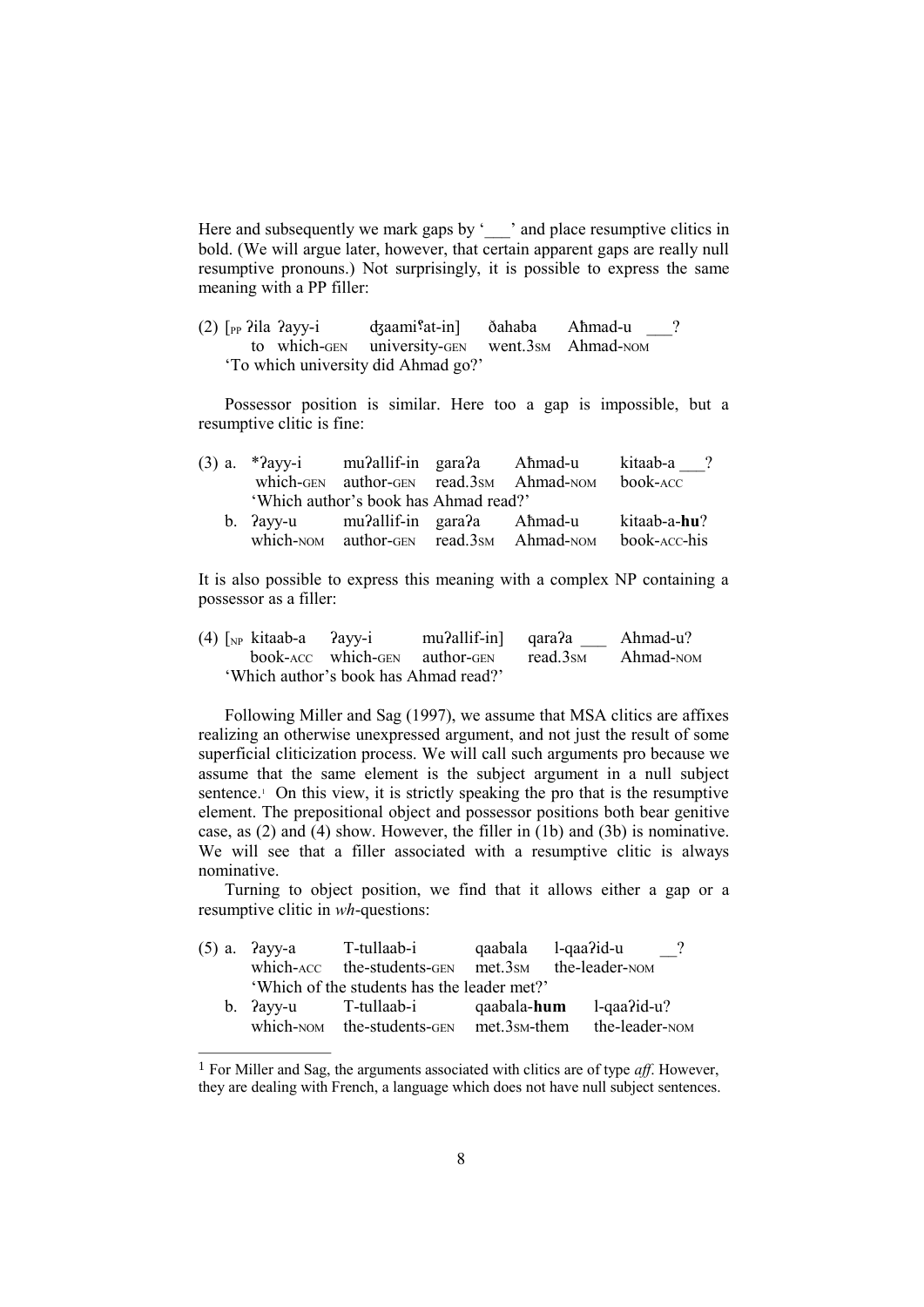The filler is accusative with a gap (as one would expect) and nominative with a resumptive clitic. Notice that the clitic in (5b) is not adjacent to the object position. This argues that it is not the result of a superficial cliticization process. We have the same two possibilities in relative clauses with a definite antecedent, as the following, from Alqurashi and Borsley (2012), show:

(6) a. qaabaltu r-rajul-a [llaðii ʔarifu \_\_\_] met.1sm the-man-ACC that knew.1sm 'I met the man that I knew.' b. qaabaltu r-rajul-a [llaðii ʔarifu-**hu**] met.1SM the-man-ACC that knew.1SM-him 'I met the man that I knew.'

In contrast, relatives with an indefinite antecedent only allow a resumptive clitic when object position is relativized:

(7) a. \*qaabaltu rajul-an  $[2a^e$ frifu ]? met.1sm man-ACC knew.1sm 'I met a man that I knew' b. qaabaltu rajul-an [ʔa؟rifu-**hu**]? met.1SM man-ACC knew.1SM-him

Notice that there is no filler in these clauses.

Next we consider subject position. It has often been assumed that MSA has both postverbal and preverbal subjects (Mohammad 2000) and that they differ with respect to agreement, the former triggering only person and gender agreement and the latter triggering number agreement as well. The following illustrate:

| (8) | qaabala/ *qaabaluu T-tullaab-u             |                             | Aħmad-a           |
|-----|--------------------------------------------|-----------------------------|-------------------|
|     | met.3sm met.3pm the-students-NOM Ahmad-ACC |                             |                   |
|     | 'The students met Ahmad'                   |                             |                   |
| (9) | T-tullaab-u                                | qaabaluu / *qaabala Ahmad-a |                   |
|     | the-students-NOM met.3PM                   |                             | met.3sm Ahmad-ACC |
|     | 'The students met Ahmad'                   |                             |                   |

However, what are often viewed as preverbal subjects are required to be definite (Fassi Fehri 1993):

(10) l-ʔawlaad-u jaaʔuu the-children-NOM came.3PM 'The children came'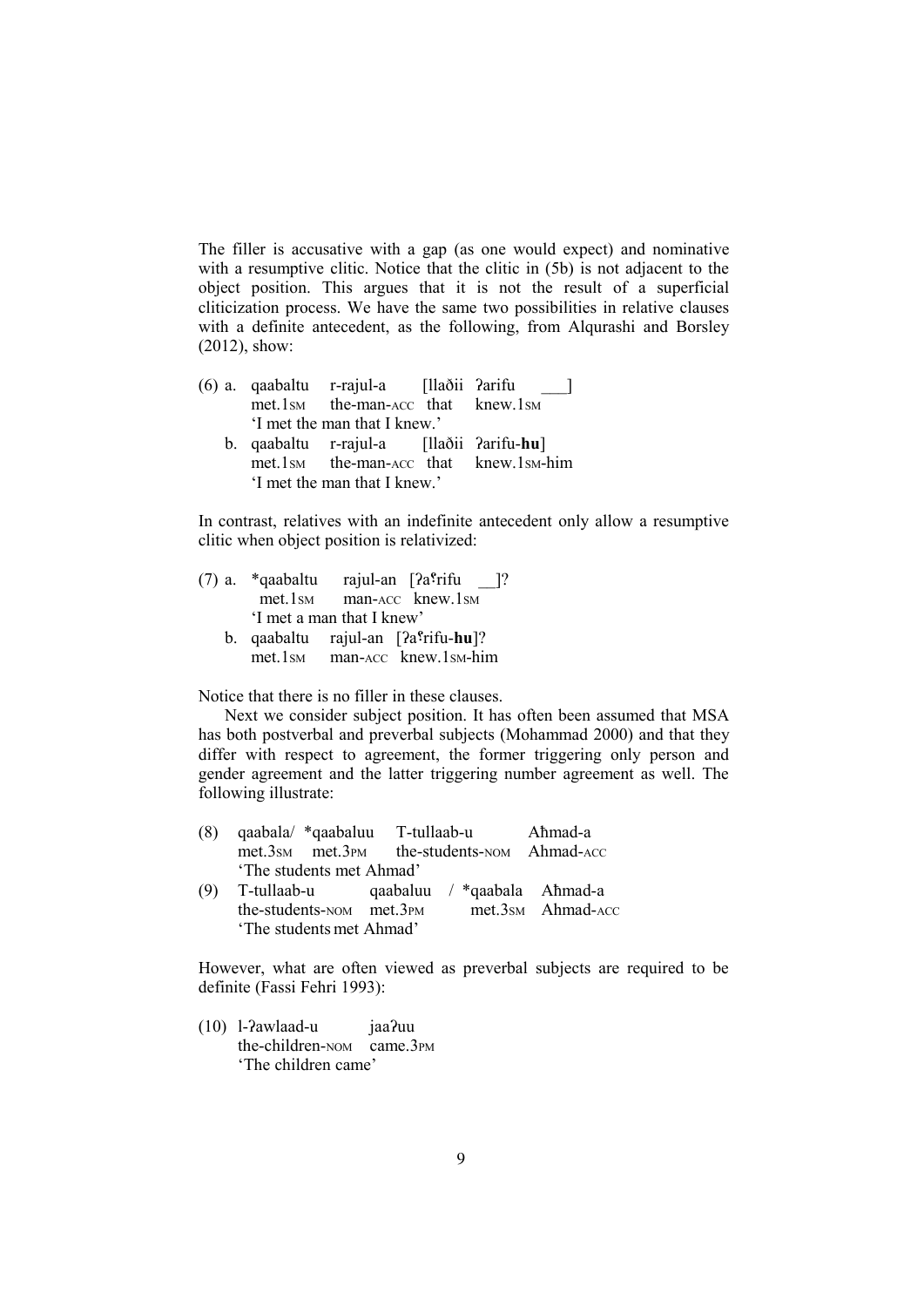(11) \*ʔawlaad-un jaaʔuu children-NOM came.3PM 'Children came'

This suggests that they are really topics associated with a null subject of some kind, and hence that the only real subjects are post-verbal **(**Aoun *et al* 2010**).** Assuming this is right, we need to ask why we have full agreement in examples like (9). One would expect a gap to have the same properties as the associated filler and to trigger agreement in the same way. This suggests that the null subject is not a gap but a resumptive pro. There is evidence that a pro subject triggers full agreement. Consider the following null subject sentences:

|                          |  |                 | (12) a. laqad qaabala Ahmad-a |                          |  |  |  |
|--------------------------|--|-----------------|-------------------------------|--------------------------|--|--|--|
|                          |  |                 |                               | indeed met.3sm Ahmad-ACC |  |  |  |
|                          |  | 'He met Ahmad.' |                               |                          |  |  |  |
|                          |  |                 | b. laqad qaabaluu Ahmad-a     |                          |  |  |  |
| indeed met.3PM Ahmad-ACC |  |                 |                               |                          |  |  |  |
| 'They met Ahmad.'        |  |                 |                               |                          |  |  |  |

These can only have the meanings indicated. Assuming that they have a pro subject, this means that we have full agreement with a pro subject. Hence, if we assume that (9) also has a pro subject, we expect full agreement. It looks, then, as if only a resumptive pro and not a gap is possible in subject position.

Not surprisingly, sentences where a topic is understood as the subject of a subordinate clause point to the same conclusion. Consider the following:

(13) T-tullaab-u ʔiqtaraħtu [ʔan yušaarikuu/ the-students-NOM suggested.1SM that participate.3PM \*yušaarika fii l-musaabaqat-i] participate.3sm in the-competition-GEN 'The students I suggested participate in the competition.'

Here, as in (9), the verb shows full agreement. This suggests that we also have pro as the subject of the subordinate clause.

Sentences with an initial *wh*-phrase are like sentences with an initial topic. Parallel to (9), we have the following:

|  | $(14)$ ?ayy-u                     | Tullaab-in             | $\frac{\gamma}{2}$ araf-uu / * $\frac{\gamma}{2}$ arafa |                                    |  |  |
|--|-----------------------------------|------------------------|---------------------------------------------------------|------------------------------------|--|--|
|  |                                   | which-NOM students-GEN |                                                         | $k$ new.3 $p_M$ knew.3 $\text{SM}$ |  |  |
|  | $l$ - $2$ ijaabat-a?              |                        |                                                         |                                    |  |  |
|  | the-answer-ACC                    |                        |                                                         |                                    |  |  |
|  | 'Which students knew the answer?' |                        |                                                         |                                    |  |  |

As in (9), we have full agreement, suggesting the subject is a pro. Parallel to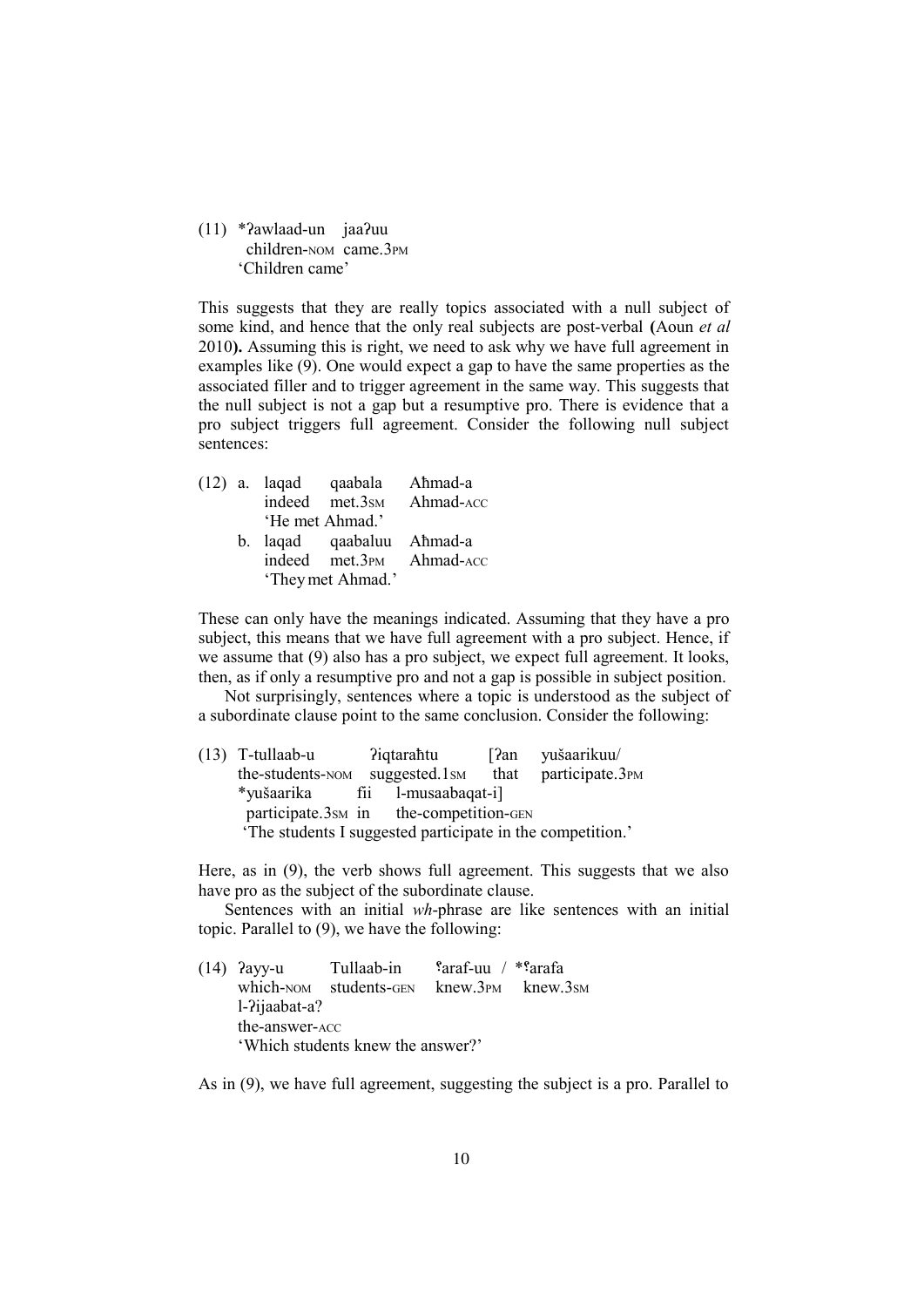(13), we have (15).

(15) ʔayy-u Tullaab-in qarrarta [ʔan usaafiruu / which-NOM students-GEN decided.2SM that travel.3PM \*usaafira ʔla Roma]? travel.3SM to Rome 'Which of the students have you decided should travel to Rome?'

Once more, we have full agreement, suggesting we have a pro subject. As one would expect, MSA also has certain non-nominal gaps. Firstly, there are PP gaps with verbs:

(16) ʔila ʔayy-i ʤaami؟at-in ðahaba Aliy-un \_\_\_? to which-GEN university-GEN went.3SM Ali-NOM 'To which university did Ali go?'

Secondly, there are PP gaps with adjectives:

(17) min maðaa kaana Aħmad-u khaaʔif-an \_\_\_? from what was Ahmad-NOM afraid-ACC 'Of what was Ahmad afraid?'

Finally, there are adverbial gaps:

 $(18)$  mataa ðahaba Aliy-un  $2i$ l al-d $\frac{1}{3}$ at-i ? when went.3sm Ali-NOM to the-university-GEN 'When did Ali go to the university?'

The facts that we have set out above are quite complex. We can summarize them as follows:

|                            | Gap                   | Pro |
|----------------------------|-----------------------|-----|
| Subject                    | No                    | Yes |
| Object                     | In some constructions | Yes |
| Prepositional object       | No                    | Yes |
| Possessor                  | No                    | Yes |
| PP complement of verb      | Yes                   | No  |
| PP complement of adjective | Yes                   | No  |
| Adverbial                  | Yes                   | N٥  |

Table 1: The distribution of gaps and resumptive pros in MSA

The one position in which things are complex is object position, which allows a gap in *wh*-questions, and definite relatives, but not in indefinite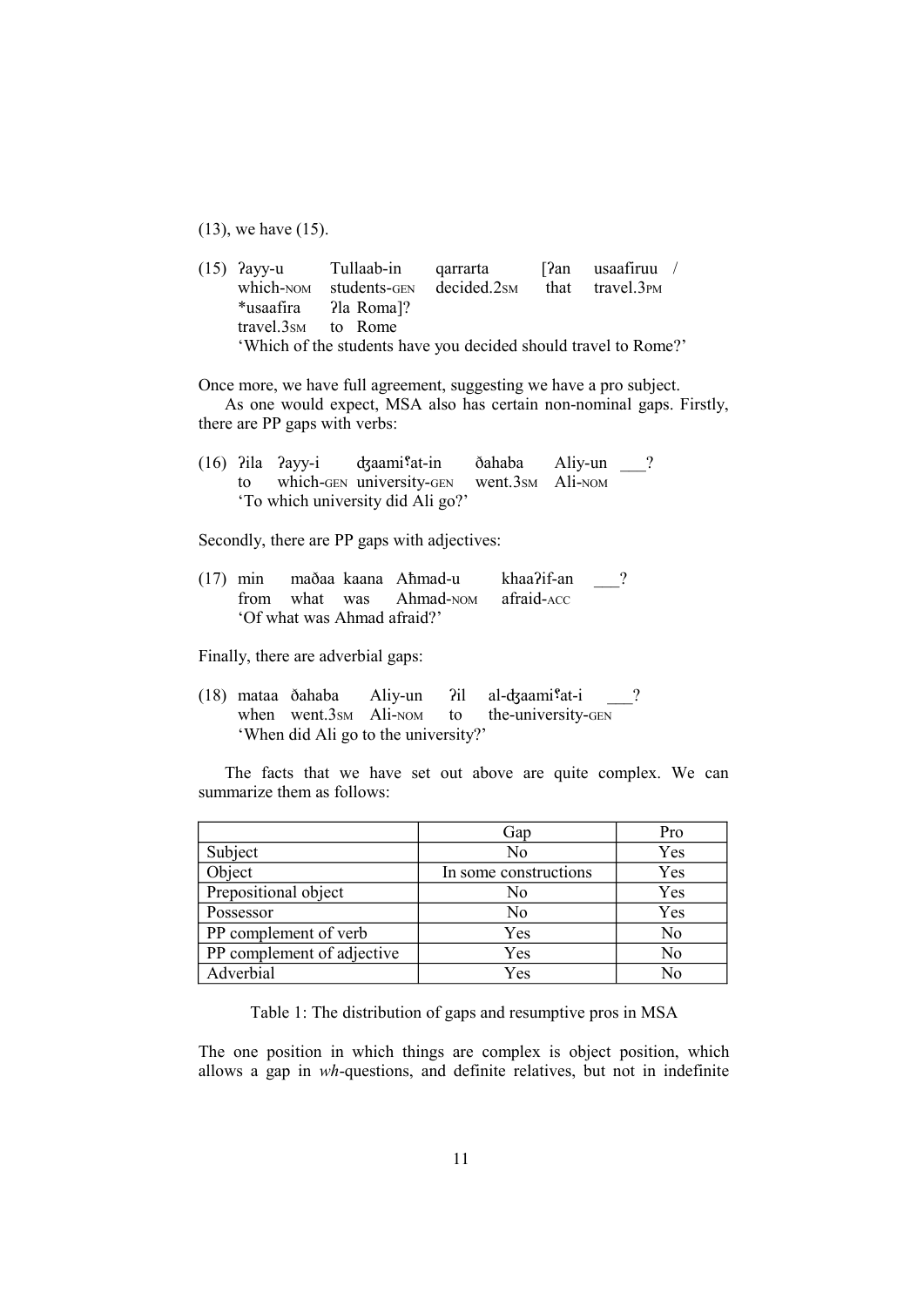relatives. We will see in section 5 there is another construction which doesn't allow a gap in object position.

It has been widely assumed since Keenan and Comrie (1977) that subject position is more accessible than object position so that if a gap is possible in the latter it is also possible in the former. However, it is not really clear that this is right. In English, a gap is possible in object position, but as Koopman (1983) noted, the unacceptability of examples like the following suggests that a gap is not possible in subject position in an auxiliary-initial clause:

(19) \*Who did see Lee?

Of course, this is acceptable if *did* is stressed, as in (20).

(20) Who DID see Lee?

But this a *wh*-question counterpart of a subject-initial clause with either a preverbal gap (Levine and Hukari 2006) or no gap at all (Ginzburg and Sag 2000). Thus, the impossibility of a gap in object position in Arabic is perhaps not so surprising.

#### **3. An HPSG analysis**

An analysis of the data we have set out above needs to do two things: (a) to incorporate resumptive pro into an account of unbounded dependencies, and (b) to restrict the distribution of gaps. We will discuss both of these matters in the following pages.

Following Levine and Hukari (2006), we assume that the null hypothesis is that all unbounded dependencies involve the same mechanism, within HPSG the SLASH mechanism. However, it is widely assumed that differences between gaps and resumptives with respect to island constraints suggest that they involve different mechanisms. Consider the following examples:

(21)a , \*[ʔayy-a bint-in] raʔaita [l-ʔasad-a [llaðii ʔakala which-ACC girl-GEN saw.2sm the-lion-ACC that ate.3sm  $\overline{\phantom{a}}$ 'Which girl did you see the lion that ate?' b. [?ayy-u bint-in] ra?aita [l-?asad-a [llaðii which-NOM girl-GEN saw.2sM the-lion-ACC that ʔakala-**ha**]] ate.3SM-her

'Which girl did you see the lion that ate?'

In these examples the *wh*-phrase in initial position is associated with object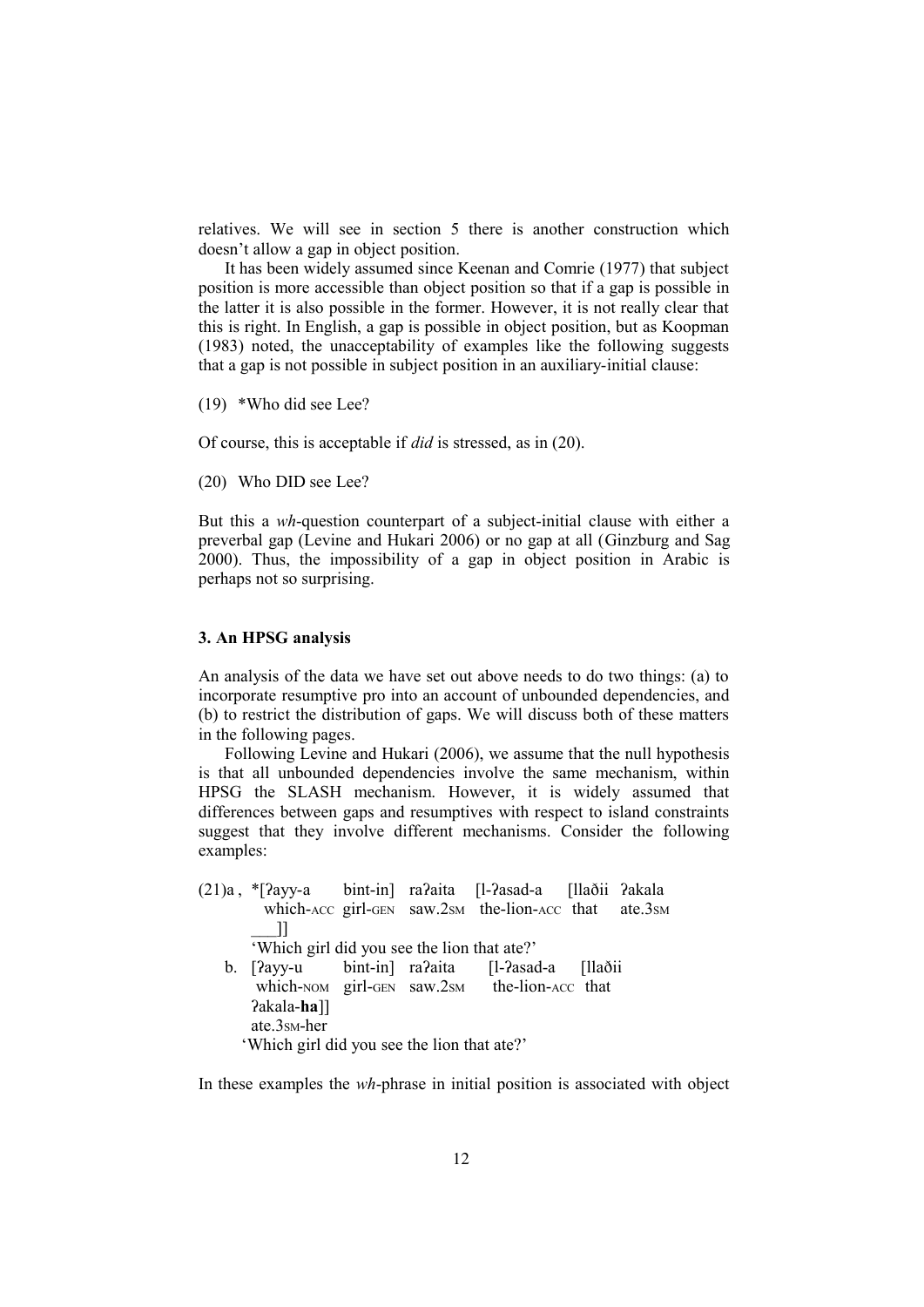position inside a relative clause. In (21a) there is a gap in object position and it is unacceptable. In (21b) there is a resumptive in object position and it is acceptable. Within transformational work, e.g. Aoun *et al.* (2010), contrasts like these have been seen as evidence that there is movement with a gap but no movement with a resumptive.<sup>2</sup> However, as Borsley (2010, 2013) notes in connection with Welsh, such contrasts only argue for a significant grammatical difference between gaps and resumptives if islands are a grammatical matter. It has been argued e.g. by Kluender (1998), Levine and Hukari (2006), Hofmeister and Sag (2010), and Hofmeister, Staum Casasanto, and Sag (in press) that they are a processing matter. If this is right, contrasts like that in (21) do not necessitate differences in syntactic analysis.

In MSA, as in some other languages, there is evidence from coordination that resumptive pros involve the same SLASH mechanism as gaps. It has been well known since Ross (1967) that unbounded dependencies are subject to the Coordinate Structure Constraint, which essentially says that an unbounded dependency may not affect one conjunct of a coordinate structure unless it affects the other(s), in which case it is commonly referred to as an across-the-board dependency.<sup>3</sup> In the case of MSA, it rules out (22) while allowing (23).

| (22) | *man [tuhibu wa                                        | tušadzi <sup>s</sup> u | Ahmad-a      | fii |
|------|--------------------------------------------------------|------------------------|--------------|-----|
|      | who like. $2_{SM}$ and support. $2_{SM}$               |                        | Ahmad-ACC in |     |
|      | $1$ -waqt-i <sup>?</sup> ]<br>nafs-i                   |                        |              |     |
|      | same-GEN the-time-GEN                                  |                        |              |     |
|      | * Who do you like and support Ahmad at the same time?' |                        |              |     |
| (23) | man [tuhibu wa                                         | tušadziu fii nafs-i    |              |     |
|      | who like.2sm and support.2sm in same-GEN               |                        |              |     |
|      | $1-waqt-i$ ?                                           |                        |              |     |
|      | the-time-GEN                                           |                        |              |     |
|      | 'Who do you like and support at the same time?'        |                        |              |     |

(23) has a gap in both clauses. Consider now the following:

 $2$  Aoun et al. (2010) in fact assume that there may be movement with a resumptive but that there need not be.

<sup>3</sup> Work by Goldsmith (1985), Lakoff (1986), and Kehler (2002) has shown that the Constraint only applies when the conjuncts are parallel in certain ways. However, this is not particularly important in the present context.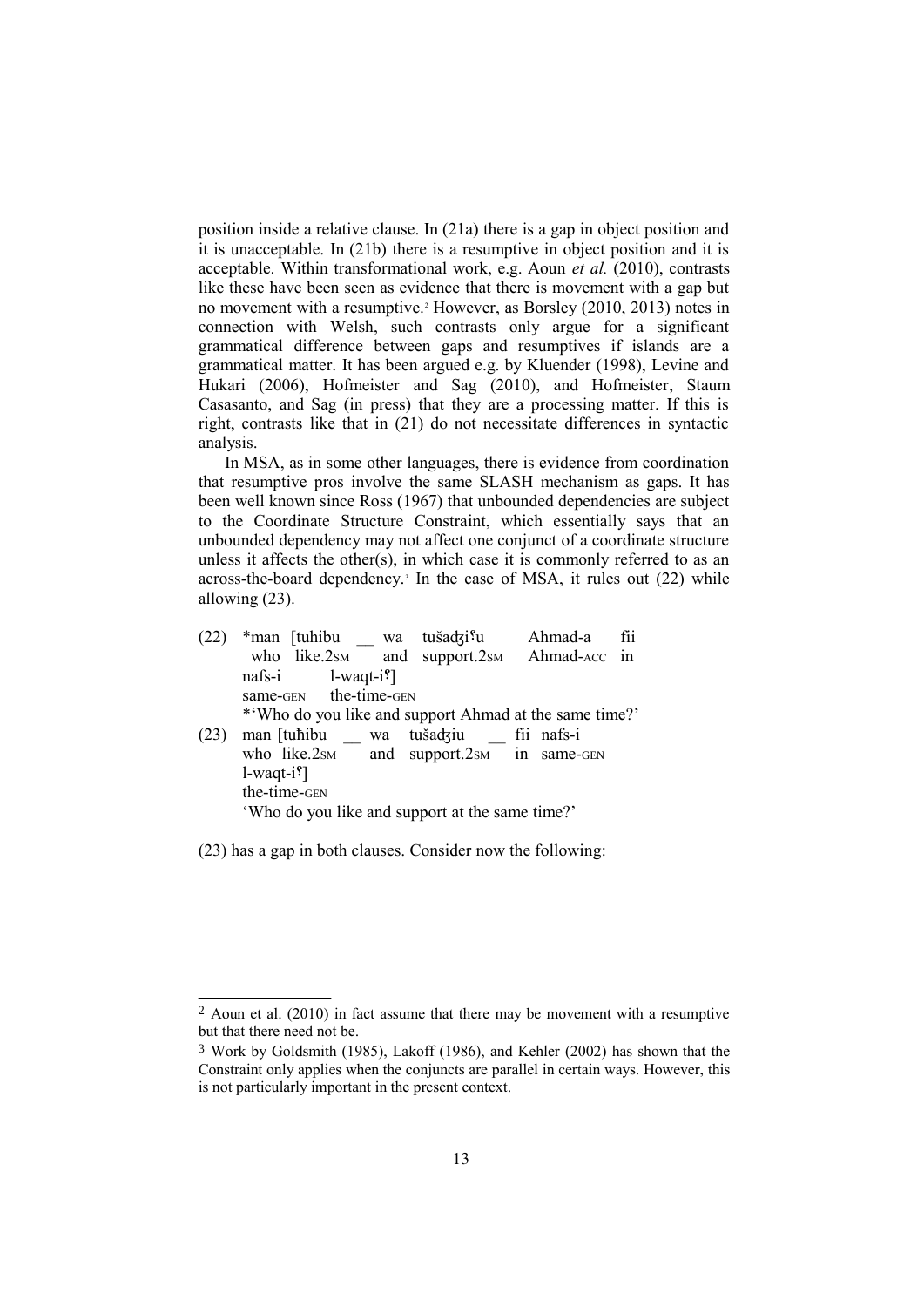(24) man [tuħibu \_\_\_wa tušaʤi؟u-**hu** fii nafs-i who like.2sm and support.2sm-him in same-GEN l-waqt-i؟[ the-time-GEN 'Who do you like and support at the same time?'

This example has a gap in the first clause and a resumptive clitic in the second. As Alqurashi and Borsley (2012) note, we have similar examples in relative clauses such as that in (25).

(25) l-fataatu [llati ʔuħibbu \_\_\_ wa ʔaħrasu ʕalay-**ha**] the-girl.NOM that.SF love.1SM and care.1SM about-her 'the girl that I love and care about'

It seems, then, that gaps and resumptive pros have the same status as far as the Coordinate Structure Constraint is concerned. This is unsurprising if both are realizations of SLASH but is a major complication if resumptives involve a different feature as in Vaillette (2000, 2002). A similar argument is developed on the basis of Hausa in Crysmann (2012).

If resumptive pros are realizations of SLASH, one might propose that they have a feature makeup rather like that of gaps. Specifically, one might propose the following:

(26)

 $\overline{1}$ L  $\downarrow$ L L L  $SLASH$ {[1]} LOCAL[1]NP : *ppro*

This, however, would require fillers to be pronominal, which of course they need not be. It would also require fillers to have the same case as the pro. As we have seen, a filler associated with pro is always nominative even when pro is in a genitive or accusative position. More plausible is the following:

(27) LOCAL NP : *ppro*[INDEX[1]] L SLASH{NP :[INDEX[1]]}

Here the value of LOCAL and the local feature structure within SLASH are only coindexed. Hence, fillers will not be required to be pronominal or to have the same case as the pro. However, there is an important objection to such an analysis.

 $\mathbf{I}$ L

A central fact about resumptive pros is that they appear in the same positions as non-resumptive pros – subject position and positions associated with a clitic.  $(12a)$ , repeated here as  $(28)$ , and  $(29)$ – $(31)$  illustrate: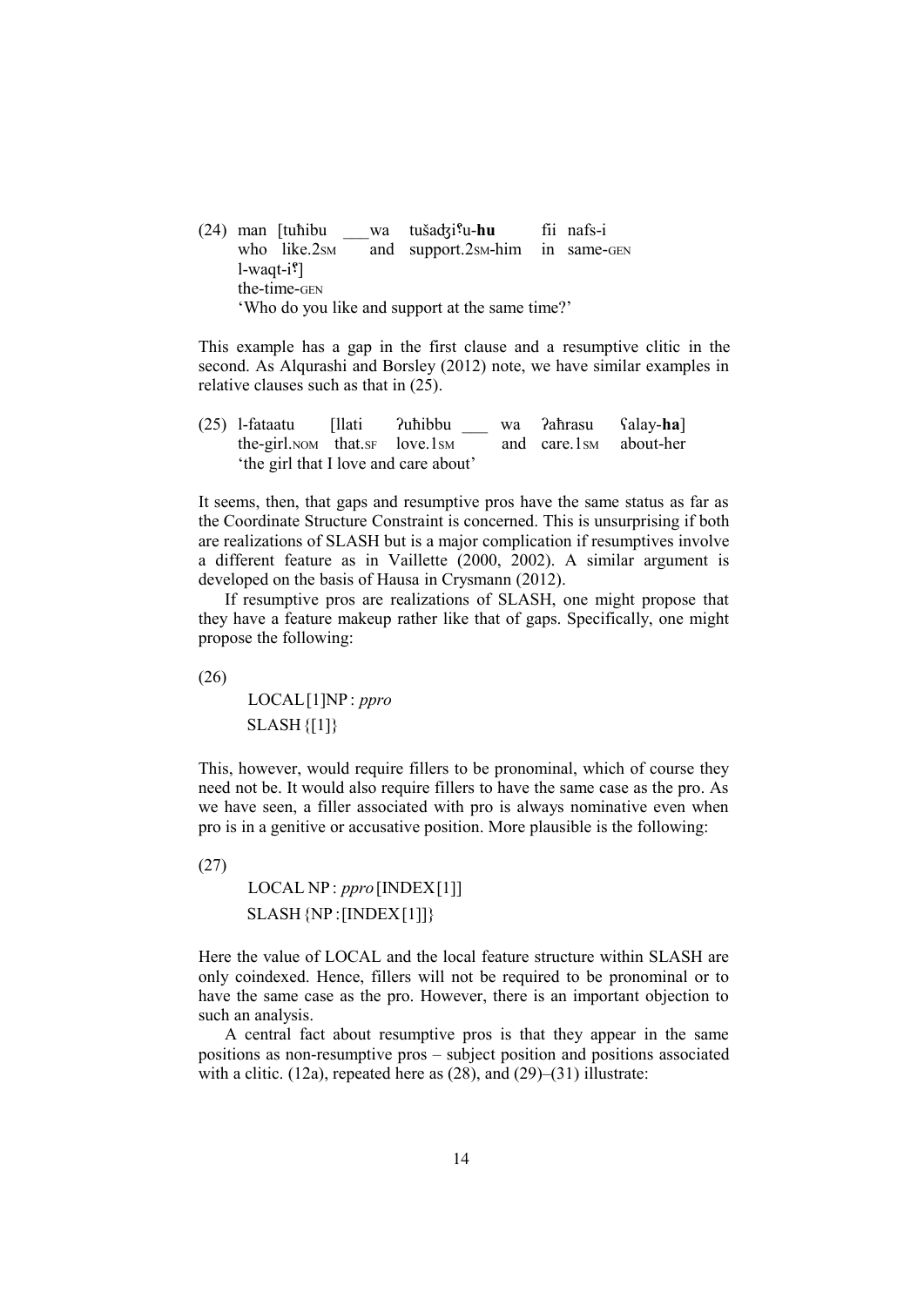| $(28)$ lagad    | qaabala        | Aħmad-a   |
|-----------------|----------------|-----------|
|                 | indeed met.3sm | Ahmad-ACC |
| 'He met Ahmad.' |                |           |

- (29) qaabala-**hum** l-qaaʔid-u met.3SM-them the-leader-NOM 'The leader met them.'
- (30) ðahaba Aħmad-u ʔilai-**ha** went.3sm Ahmad-NOM to-it 'Ahmad went to it.'
- (31) qaraʔa Aħmad-u kitaab-a-**hu** read.3sm Ahmad-NOM 'Ahmad read his book.'

This suggests that resumptive and non-resumptive pros are the same element, a phonologically empty pronoun, which is [SLASH {}].

This is essentially a version of an argument developed by McCloskey (2002). He observes (p.192) that RPs universally look just like ordinary pronouns. As Asudeh (2004) points out, this casts doubt on any analysis which treats RPs as special pronouns distinct in some way from ordinary pronouns, and McCloskey (2006) argues that 'there can be no syntactic feature which distinguishes RPs from 'ordinary' pronouns'. We are concerned here with phonologically empty pronouns, but we can say that they look alike because they have the same distribution.

Following much work in HPSG we will assume that the type *synsem* has three subtypes as follows:<sup>4</sup>



We assume that pros have the following feature makeup:

(33)

 $\mathsf{l}$  $\overline{1}$  $\overline{1}$ L  $\mathbf{I}$ L L L L L SLASH{} LOCAL NP : *ppro pro*

We propose that the distinguishing property of resumptive pros is that they are coindexed with a local feature structure in SLASH. If we assume a head-

<sup>4</sup> It may be that *pro* and *gap* should be treated as two subtypes of a *noncanon*(*ical*) type.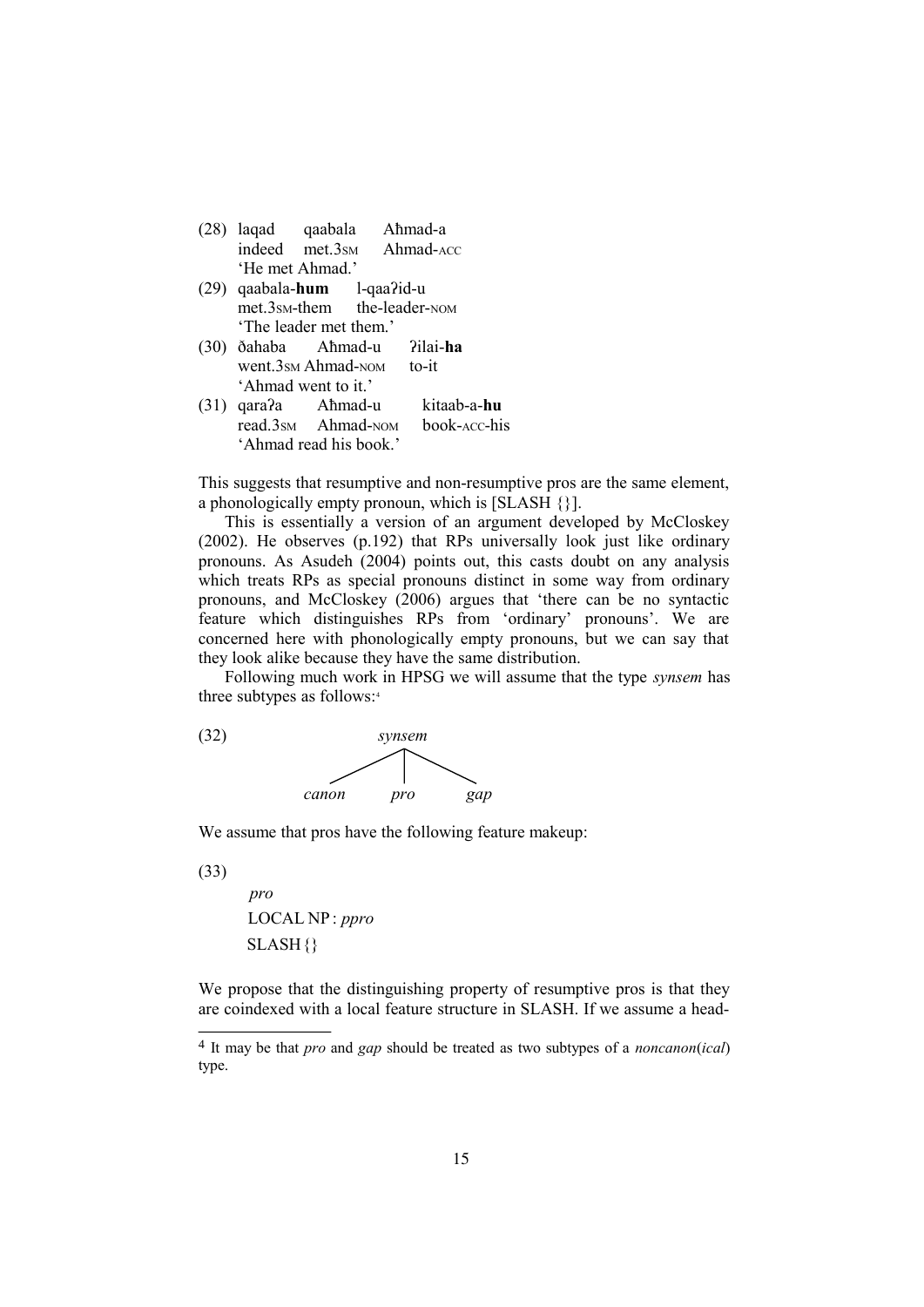driven approach to SLASH, we can propose that a resumptive pro is a pro argument which is coindexed with NP[CASE *nom*] in the SLASH value of a word. In other words, we can propose structures of the following form:<sup>5</sup>



The fact that the pro is coindexed with the SLASH value means that it has the same number and gender. Crucially, however, it doesn't require it to have the same case. Hence, the fact that examples like (1b) and (3b) have pro in a genitive position is not a problem, and nor is the fact that an example like (5b) has a pro in an accusative position.

Within this approach, (1b), with a resumptive pro in prepositional object position, will have the following structure:



<sup>5</sup> This is essentially the approach that Borsley (2010, 2013) takes to resumptive pronouns in Welsh.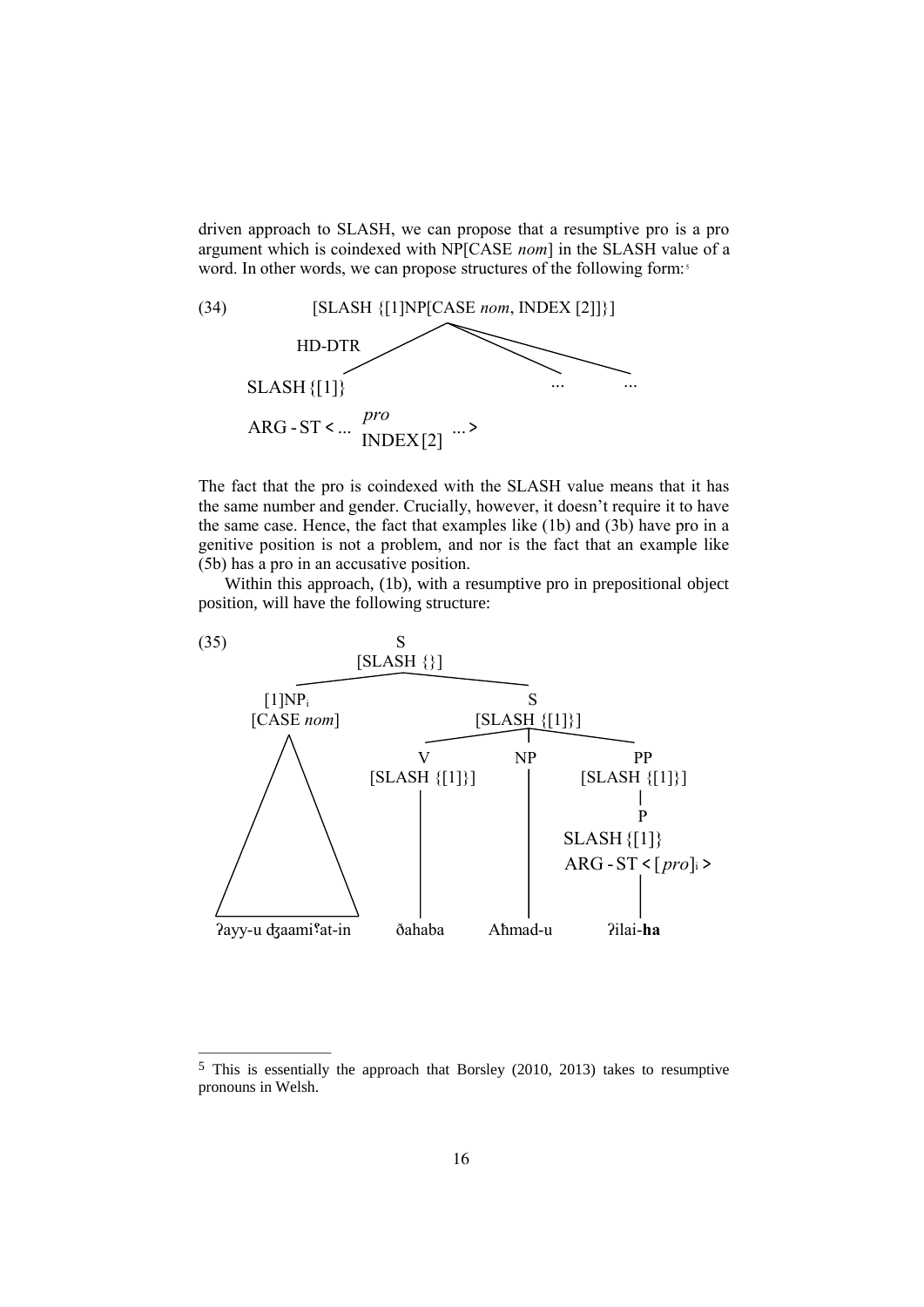For (5b), with a resumptive pro in object position, we will have the structure in (36).



Finally, for (10), with a resumptive pro in subject position, we will have (37).



Each of these involves a structure of the form in (34).

What sort of constraints does this approach require? Standard accounts of unbounded dependencies assume that SLASH is subject to the SLASH Amalgamation Principle in (38).

$$
(38) word \Rightarrow / \left[ SLASH \{ [1] \cup ... \cup [n] \} \right] \text{ARG-ST} < [SLASH \{ [1] \}], ..., [SLASH \{ [n] \}] >
$$

This entails that a slashed word must have a slashed argument. This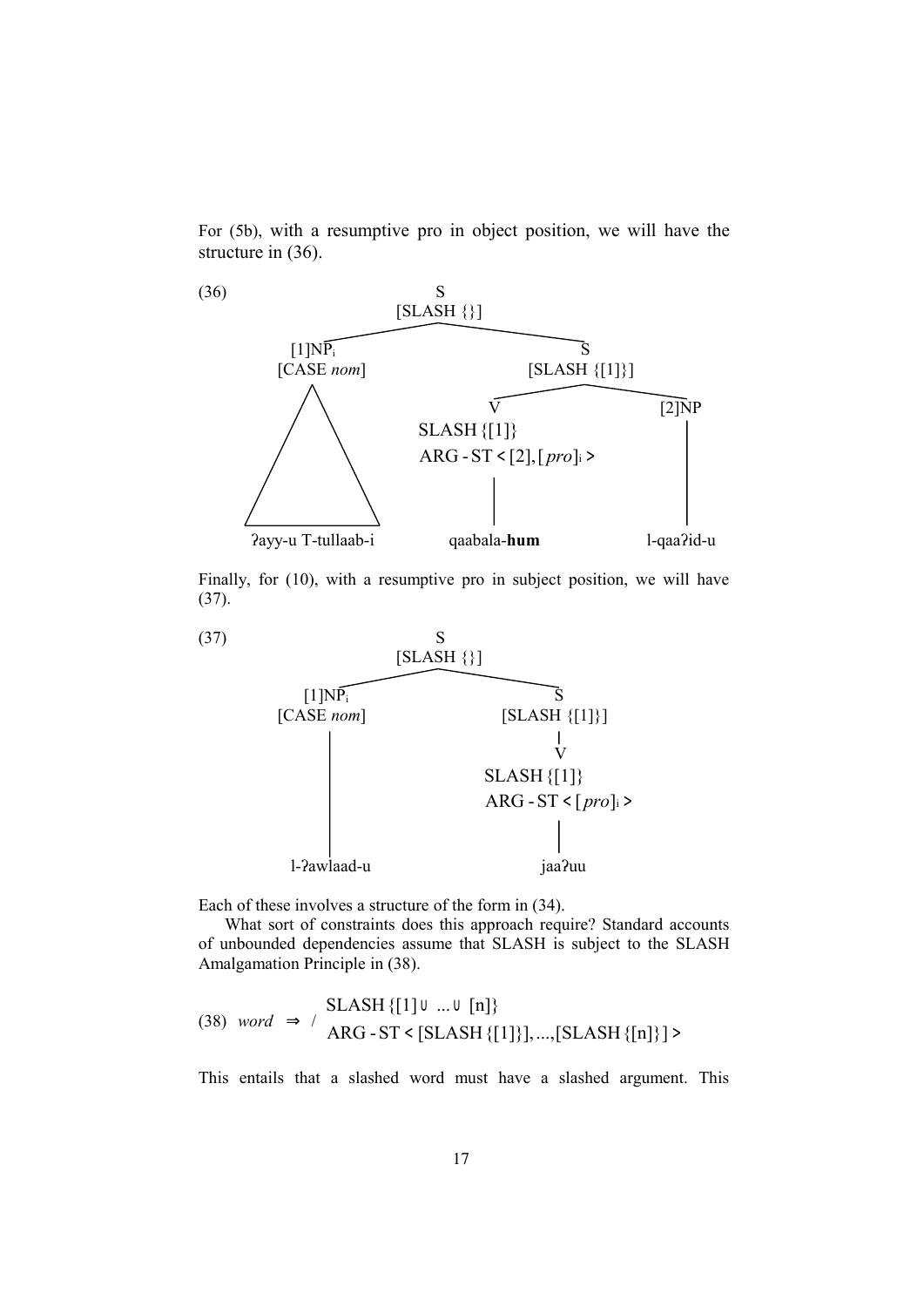requirement is met where a head has an argument which is a gap, giving structures of the following form:



It is also met where a head has an argument which contains a gap or a resumptive, giving structures of the form in (40):



However, the requirement is violated by structures of the form in (34). Hence, it is violated by (35)–(37). The SLASH Amalgamation Principle may be appropriate for languages which just have gaps, but it seems that something more complex is required here.

Firstly. we need a constraint to ensure that a word with a non-empty SLASH value has an argument which is either (a) a gap or a constituent containing a gap or pro or (b) a coindexed pro. The following constraint does this:

(41) 
$$
\begin{bmatrix} word \\ SLASH \{[1][INDEX[2]]\} \end{bmatrix} \Rightarrow [ARG-ST < ... [SLASH \{[1]\}]
$$

$$
\lor [pro[INDEX [2]]] ... \geq ]
$$

We also need a constraint to ensure that a word with a slashed argument is itself slashed in normal circumstances.

(42) [ARG-ST 
$$
\dots
$$
 [SLASH ([1]]] ... >]  $\Rightarrow$  / [SLASH [{1}])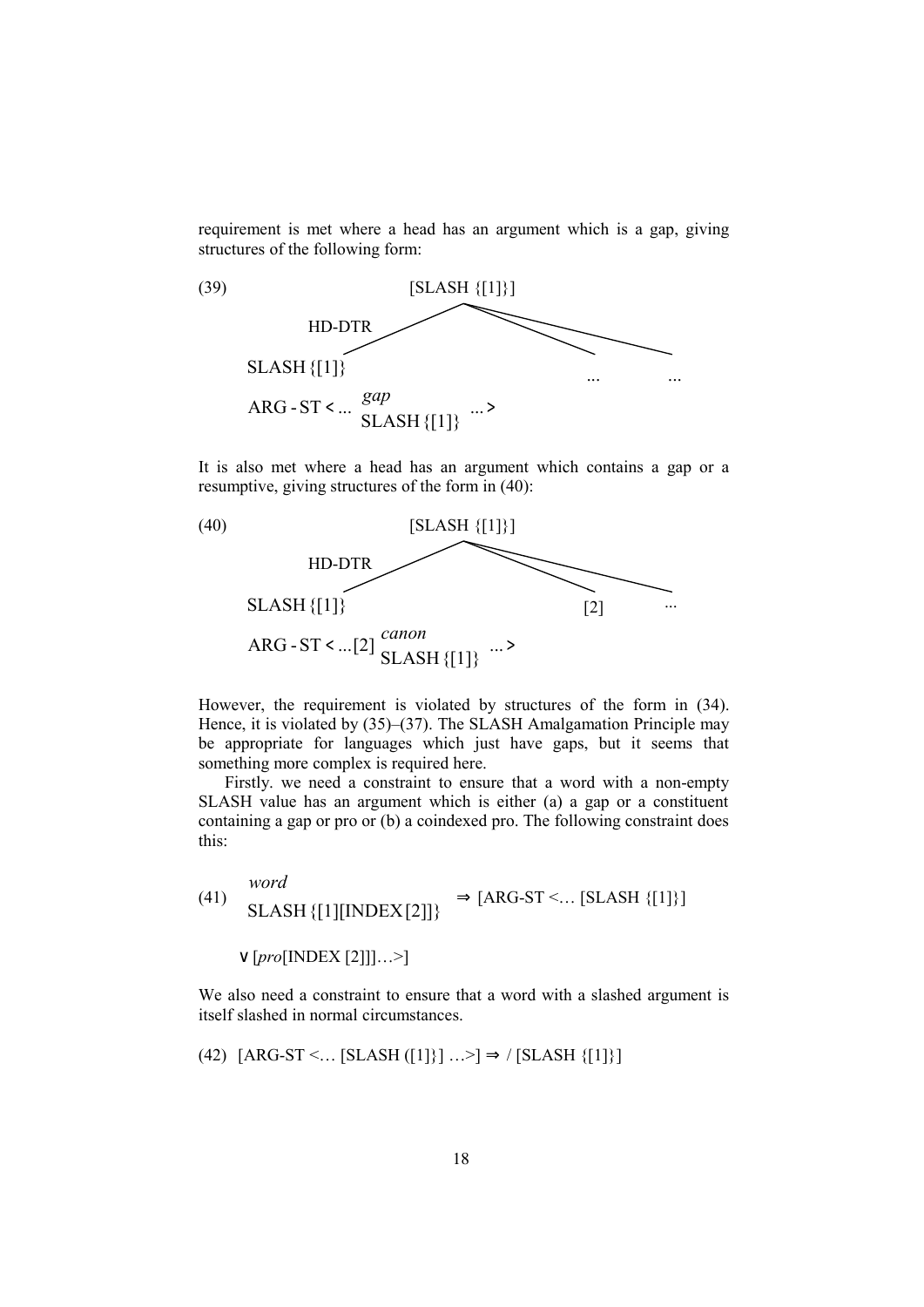We do not need a parallel constraint requiring a pro argument to be coindexed with a SLASH value because pros need not be resumptive and hence need not be coindexed with a SLASH value. We do, however, need a constraint to ensure that the SLASH value with which a resumptive pro is coindexed is nominative. The following constraint does this:

(43)

 $\overline{\phantom{a}}$  $\overline{\phantom{a}}$  $\overline{\phantom{a}}$ L  $\overline{\phantom{a}}$ L L L L L  $ARG - ST & . . . [ pro [INDEX[2]]] ... >$ SLASH{[1][INDEX[2]]} *pro word*  $\Rightarrow$  [1] = [CASE *nom*]

We turn now to the distribution of gaps. One might suggest that nominal gaps must be accusative. This would exclude gaps from prepositional object, possessor and subject positions. However, we do find nominative gaps in examples like the following:

(44) Payy-u rajul-in Ali-un \_\_\_ which-NOM man-GEN Ali-NOM 'Which man is Ali?'

A past tense counterpart has an overt copula, as (45) illustrates.

(45) ʔayy-a rajul-in kaana Ali-un \_\_\_? which-ACC man-GEN was Ali-NOM 'Which man was Ali?'

Here an overt form of the copula has a gap as its complement. We assume then that examples like (44) involve a phonologically empty form of the copula with a gap as its complement. On this view, such examples have a complement gap which is nominative. Hence, nominative gaps are acceptable if they are complement gaps. There is also one accusative position in which a gap is not possible. This is the position following complementizer *ʔanna*, normally occupied by a subject, which is illustrated in (46).

| $(46)$ hasiba | Aħmad-u                           | [?anna 1-?awlaad-a          | ðahabuu]. |
|---------------|-----------------------------------|-----------------------------|-----------|
|               | thought.3sm Ahmad-NOM that        | the-boys- $ACC$ left.3 $PM$ |           |
|               | 'Ahmad thought the boys had left' |                             |           |

Only a resumptive and not a gap is possible in this position, as the following show:

|  | (47) a. ?ayy-u | l-?awlaad-i                        | hasiba | Ahmad-u   |
|--|----------------|------------------------------------|--------|-----------|
|  |                | which-NOM the-boys-GEN thought.3sm |        | Ahmad-NOM |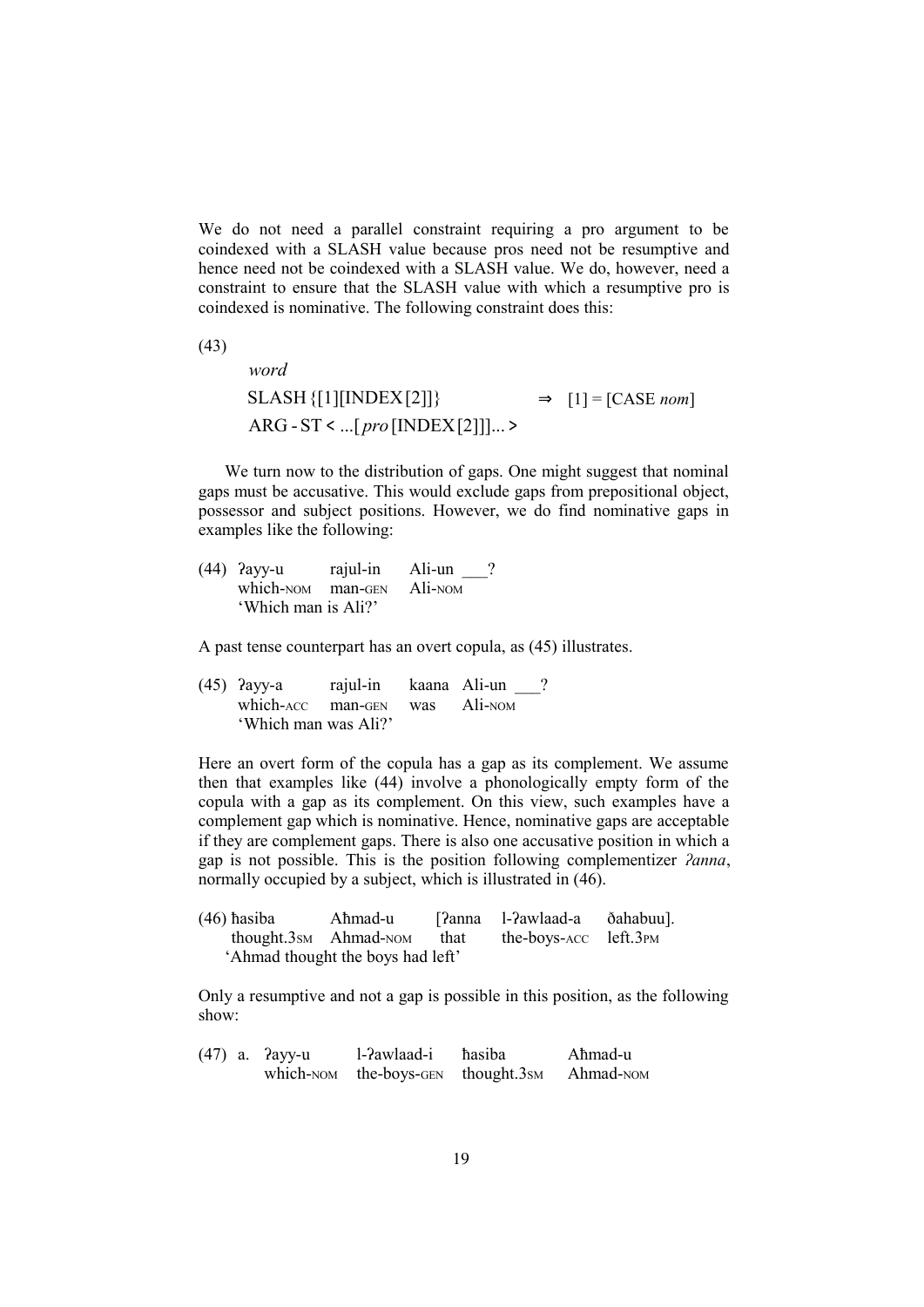|    | $[2anna-hum \deltaahabuu]$             |                                              |  |         |  |
|----|----------------------------------------|----------------------------------------------|--|---------|--|
|    | that-they left.3 <sub>PM</sub>         |                                              |  |         |  |
|    | 'Which boys did Ahmad think had left?' |                                              |  |         |  |
| b. |                                        | *?ayy-a l-?awlaad-i hasiba                   |  | Aħmad-u |  |
|    |                                        | which-ACC the-boys-GEN thought.3sm Ahmad-NOM |  |         |  |
|    | [?anna                                 | ðahabuu]                                     |  |         |  |
|    | that                                   | $left.3$ $PM$                                |  |         |  |

Instead of using case to restrict gaps, we propose to restrict them to being complements of a verb or adjective with the following constraint:

(48)

$$
[1][gap] \Rightarrow \begin{bmatrix} \text{HEAD} \, verb \vee \, adj \\ \text{ARG-ST} \leq [] > \theta \leq \dots [1] \dots \end{bmatrix}
$$

This will include adverbial gaps if we assume that adverbials are extra members of ARG-ST lists (Ginzburg and Sag 2000: 168, fn.2). It is essentially a restricted version of the Trace Principle of Pollard and Sag (1994, section 4.4).

There is a further restriction on gaps that we need to consider. We noted earlier that while definite relatives allow both a gap and a resumptive clitic in object position, indefinite relatives only allow the latter in this position. To account for this contrast we need to ensure that the former are [SLASH {NP}] with no case restriction while the latter are [SLASH {NP[CASE *nom*]}]. If we assume with Algurashi and Borsley (2012) that definite relatives are headed by the complementizer *llaðii* while indefinite relatives are headed by a phonologically empty complementizer, we can propose that the former has the description in (49) while the latter has that in (50).

(49)

$$
\begin{bmatrix} \n\text{HEAD} & c \\
\text{MOD NP[DEF + , INDEX[1]]} \\
\text{COMPS < S[SLASH {NP[INDEX[1]]}]}\n\end{bmatrix}
$$

(50)

$$
\begin{bmatrix} \n\text{HEAD} \n\begin{bmatrix} c \\ \text{MOD NP[DEF-, INDEX[1]]} \n\end{bmatrix} \\
\text{COMPS} < \text{S[SLASH {NP[CASE nom, INDEX[1]]}} \n\end{bmatrix}
$$

This will ensure that indefinite relatives can only have a resumptive clitic and not a gap in object position.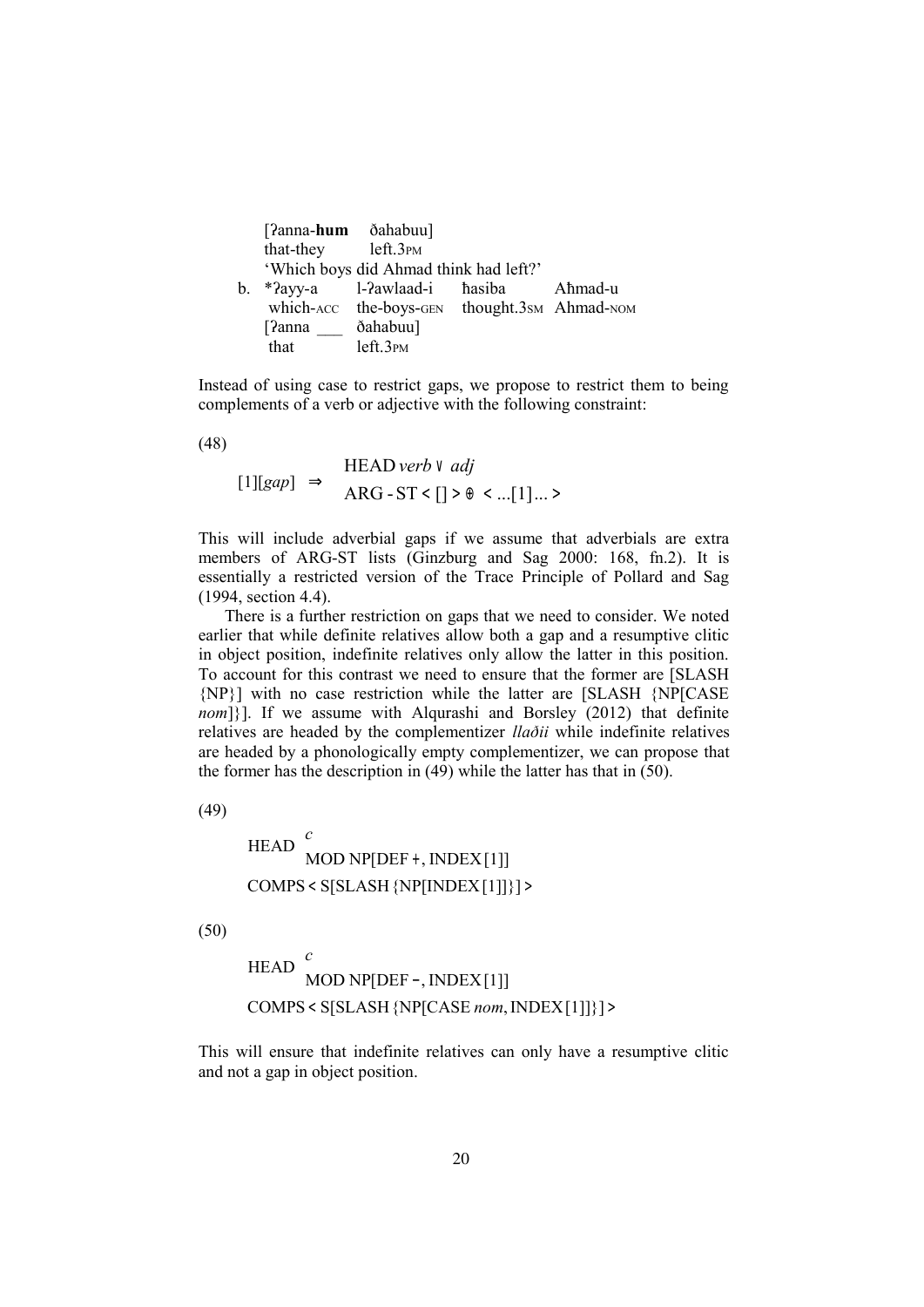#### **4. More on coordination**

An important issue arises with examples like (24), which have a gap in one conjunct and a resumptive pro in the other. On the face of it, such examples will have [SLASH {NP[CASE *acc*]}] in the first conjunct because the gap is accusative and [SLASH {NP[CASE *nom*]}] in the second conjunct because of the resumptive pro. This looks like a problem. However, following Levine, Hukari and Calcagno (2000), we can assume a type *nom&acc*, which is a subtype of both *nom* and *acc* and propose that *man* and the associated SLASH value are [CASE *nom&acc*]. This satisfies both the accusative requirement stemming from the gap and the nominative requirement stemming from the resumptive pro and constraint in  $(40)$ .<sup>6</sup>

It seems, then, that examples like (24) are no problem. Clearly, however, we should ask about similar examples where the *wh*-phrase is unambiguously accusative or nominative. Consider, then, the following:

| (51) | Payy-a                                       | Tullaab-in                                    | [qaabalta]            | wa | tahaddaOta                 |  |  |
|------|----------------------------------------------|-----------------------------------------------|-----------------------|----|----------------------------|--|--|
|      |                                              | which-ACC students-GEN met.2sM                |                       |    | and talked.2s <sub>M</sub> |  |  |
|      | $P1$ ilai-hum]?                              |                                               |                       |    |                            |  |  |
|      | to-them                                      |                                               |                       |    |                            |  |  |
|      |                                              | 'Which students have you met and talked to?'  |                       |    |                            |  |  |
| (52) | ? $2$ ayy-u                                  | which-NOM students-GEN met.2sm and talked.2sm | Tullaab-in [qaabalta] | wa | taħadda⊖ta                 |  |  |
|      | $P1$ ilai-hum]?                              |                                               |                       |    |                            |  |  |
|      | to-them                                      |                                               |                       |    |                            |  |  |
|      | 'Which students have you met and talked to?' |                                               |                       |    |                            |  |  |

Speakers generally find examples like (51) with an accusative *wh*-phrase acceptable. They find examples like (52) with a nominative *wh*-phrase less acceptable, but they do not generally reject them. This is quite challenging. On the face of it, the coordinate structure in (51) has the structure in (53), while that in  $(52)$  has the structure in  $(54)$ .

<sup>6</sup> *Man* can also occupy a genitive position, as (i) shows:

<sup>(</sup>i) [NP kitaab-a man] garaʔa \_\_\_ Ahmad-u? book-ACC whoread.3SM Ahmad-NOM 'Whose book has Ahmad read?'

This suggests that *man* should in fact be [CASE *nom&acc&gen*], where *nom&acc&gen* is a subtype of *nom* and *acc* and *gen*.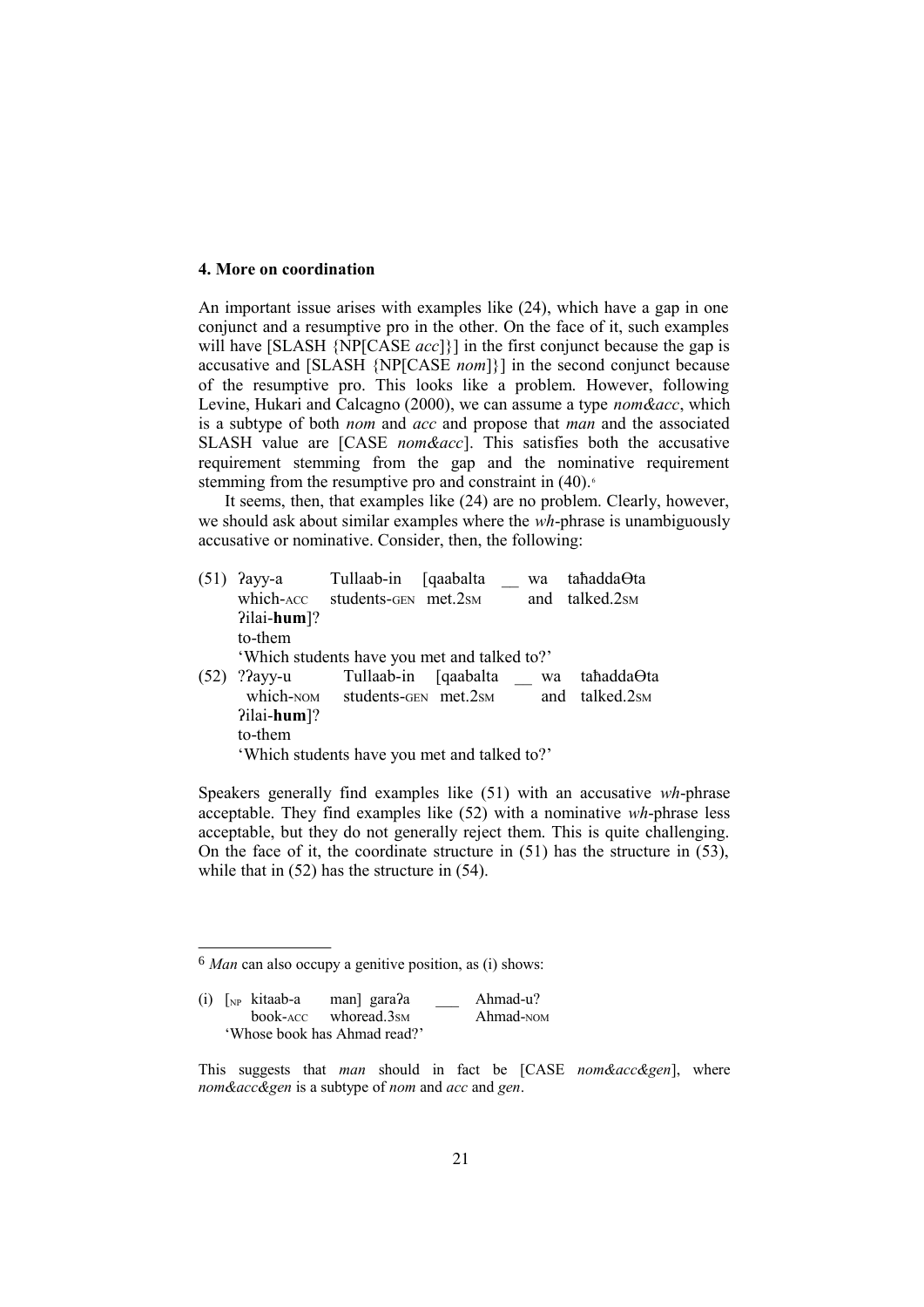

Given the standard assumption that conjuncts have the same value for SLASH, these should be ill-formed. It looks as if it may be necessary to weaken this assumption. However, there may be an alternative explanation for speakers' judgements.

An important fact about MSA is that it is not anyone's native language. Rather it is the product of formal education. The native language of all users of MSA is one of the dialects of Arabic. These do not have morphological case. Hence with dialectal counterparts of (51) and (52) there is no issue about case and their acceptability is unproblematic. It may be, then, that speakers judging examples like (51) and (52) are influenced by their dialectal counterparts.

This may explain why speakers find examples like (51) and (52) acceptable but what about the fact that (52) is less acceptable than (51)? It may be that this is a reflection of the fact that (51) without the second conjunct is the grammatical sentence in (55), while (52) without the second conjunct is the ungrammatical sentence in (56).

|                                | $(55)$ ?ayy-a | Tullaab-in   | qaabalta |           |
|--------------------------------|---------------|--------------|----------|-----------|
|                                | which-ACC     | students-GEN | met.2sm  |           |
| 'Which students have you met?' |               |              |          |           |
| (56)                           | *?ayy-u       | Tullaab-in   | qaabalta | $\cdot$ ? |
|                                | which-NOM     | students-GEN | met.2sm  |           |

(56) is ungrammatical because the filler has a different case from the gap. It seems likely that speakers' judgements on examples like (51) and (52) are influenced by (55) and (56).

#### **5.** *ʔanna***-clauses**

There is another construction that is unproblematic for the approach developed above. This is a type of subordinate clause introduced by *ʔanna*, which we assume is a complementizer. Here is a typical example: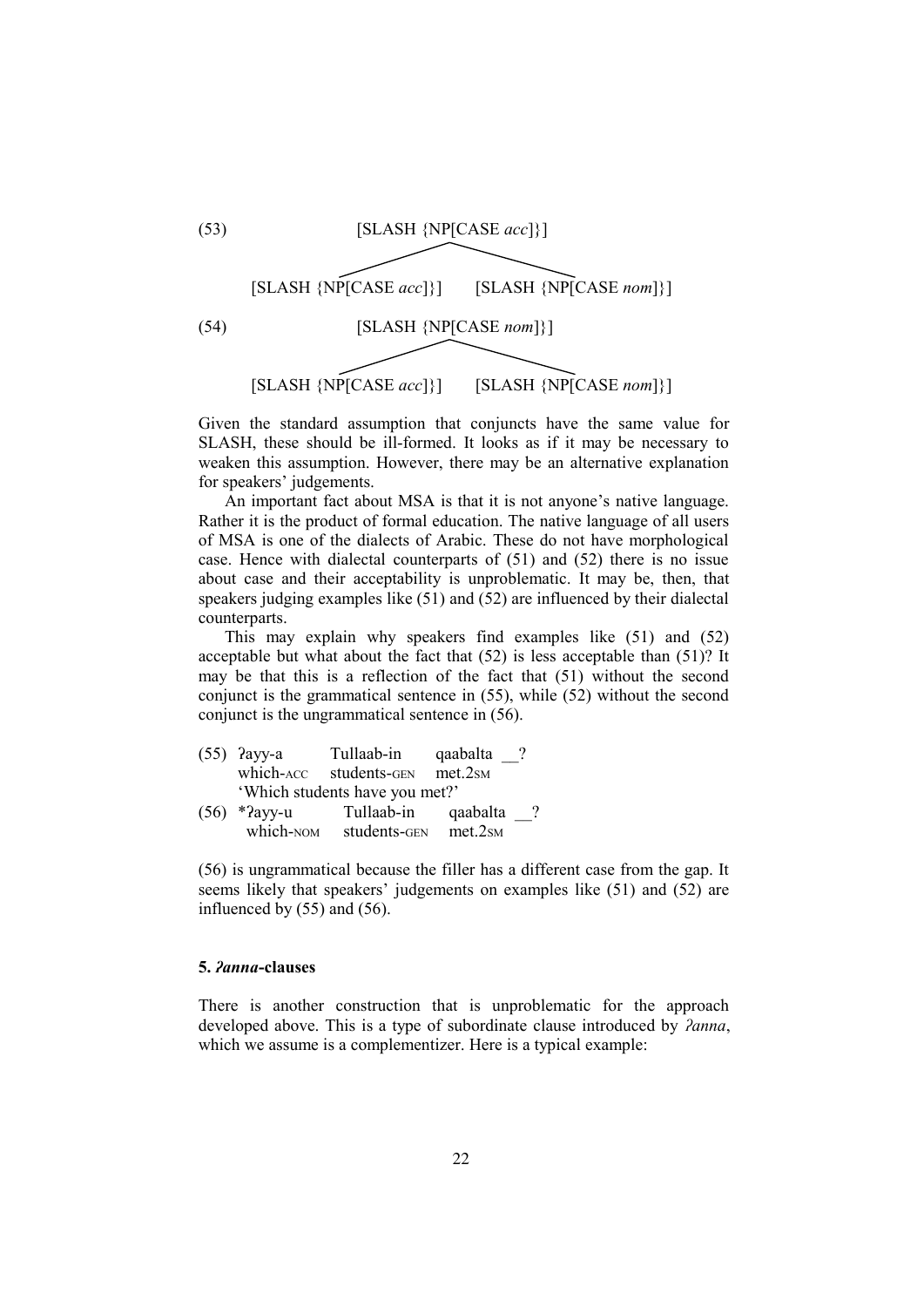(57) Salimtu [ʔanna l-ʔawlaad-a qaabaluu Aliy-an]<br>knew.1sm that the-boys-Acc met.3pm Ali-Acc knew.1sm that the-boys-ACC met.3PM Ali-ACC 'I knew that the boys have met Ali'

Here, *ʔanna* is followed by an accusative NP, which is interpreted as the subject of the following verb. One might suppose that *ʔanna*-clauses are rather like English *for*-*to* clauses. However, the accusative NP is not always interpreted as the subject. In the following it is interpreted an object.

(58) ؟alimtu [ʔanna l-qiSat-a garaʔa-**ha** Ahmad-u] knew.1sm that the-story-ACC read.3sm-it Ahmad-NOM 'I knew that (as for) the story, Ahmad read it.'

Notice that there is a clitic in this example. A similar example with a gap is ungrammatical:

(59) \*؟alimtu [ʔanna l-qiSat-a garaʔa Ahmad-u \_\_\_] knew.1sm that the-story-ACC read.3sm-it Ahmad-NOM 'I knew that (as for) the story, Ahmad read it.'

We also have examples where the accusative NP is associated with a clitic attached to a preposition or a noun:

|                                          |  | (60) Salimtu [?anna l-baiit-a kaan fii-hi rajul-un] |  |  |         |
|------------------------------------------|--|-----------------------------------------------------|--|--|---------|
|                                          |  | knew.1sm that the-house-ACC was in-it               |  |  | man-NOM |
|                                          |  | 'I knew that there was a man in the house.'         |  |  |         |
|                                          |  | (61) Salimtu [?anna l-baiit-a kasara Ahmad-u        |  |  |         |
|                                          |  | knew.1sm that the-house-ACC broke.3sm Ahmad-NOM     |  |  |         |
| $baaba-hu$ ]                             |  |                                                     |  |  |         |
| door-ACC-it                              |  |                                                     |  |  |         |
| 'I knew that Ahmad broke the house door' |  |                                                     |  |  |         |

It seems that what we have in an *ʔanna*-clause is an accusative NP followed by a clause which is rather like an indefinite relative. As with an indefinite relative we can account for its properties by assuming that it is [SLASH {NP[CASE *nom*]}]. This will be realized as a pro in subject position ((57)) or in a position associated with a clitic  $((58), (50), (61))$  The NP in the value of SLASH must be coindexed with the accusative NP. Thus, we can propose the following category for *ʔanna*: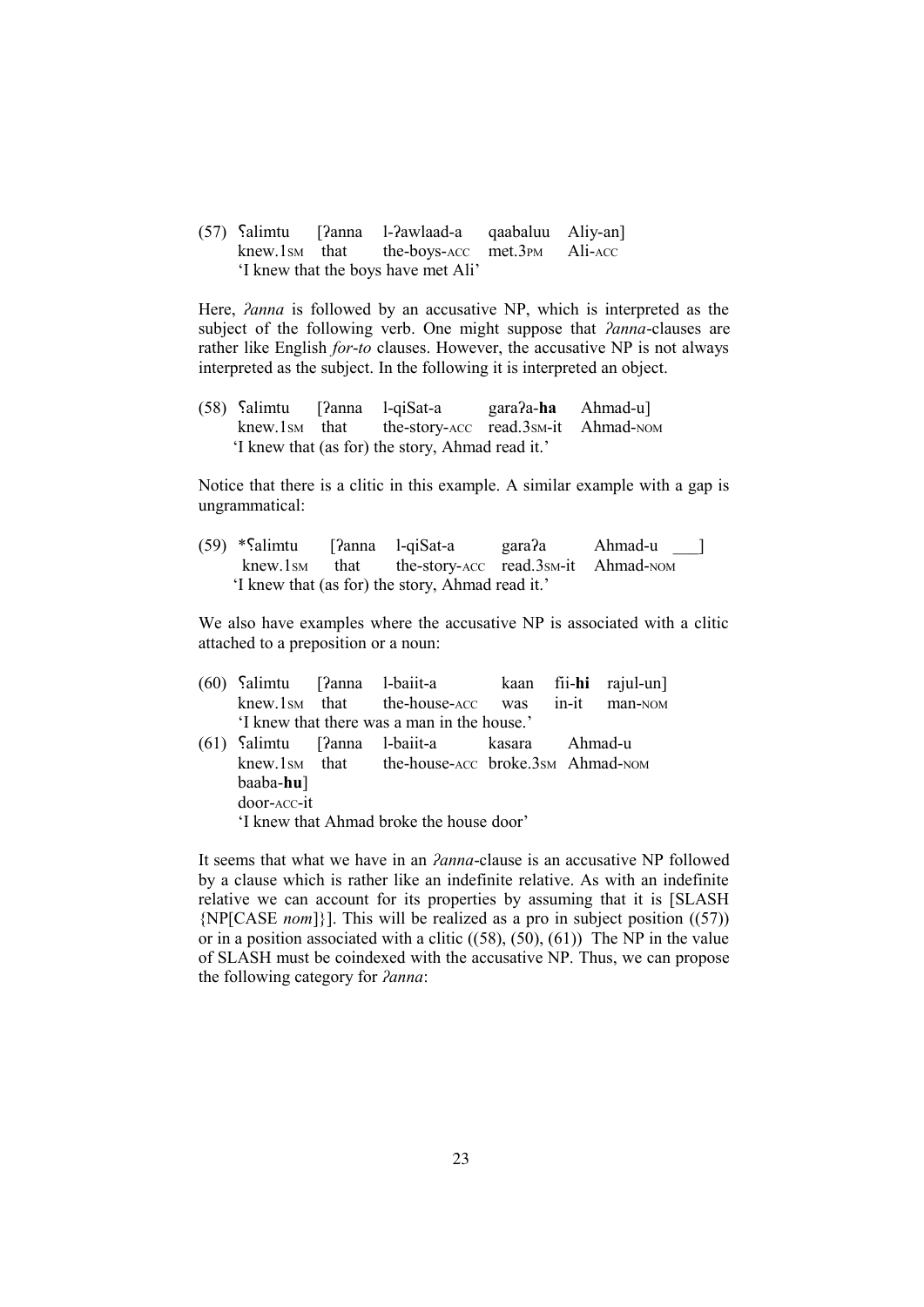(62)  $\overline{\phantom{a}}$  $\overline{1}$  $\overline{1}$  $\overline{1}$  $S[SLASH \{NP[CASE\ nom, INDEX[1]]\}] >$  $\overline{1}$ L  $\vert$  COMPS < NP[CASE *acc*, INDEX[1]], L  $\vert$  SUBJ <> L HEAD *c*

As one might expect, it is possible to have a gap in object position as long as it is not associated with the accusative NP following *ʔanna*. Consider the following:

(63) man ta؟taqidu [ʔanna l-ʔawlaad-a qaabaluu \_\_\_]? who think.2sm that the-boys-ACC met.3PM 'Who do you think that the boys have met?'

This is *wh*-question and the gap in object position is associated with the *wh*word *man*. As in (57), the accusative NP is associated with a pro in subject position.

### **6. Conclusions**

In this paper we have investigated the behaviour of gaps and null resumptive pronouns in MSA. They differ in their distribution, but we have argued on the basis of coordination that both are realizations of the SLASH. We have argued that null resumptive pronouns are just ordinary null pronouns coindexed with the SLASH value of some head. Within this approach the fact that null resumptive pronouns generally have a different case from an associated filler is unproblematic. We have shown that the facts can be accounted for by a small number of constraints. We have also shown that there is no difficulty in accounting for the contrast between *wh*-questions and relative clauses with a definite antecedent, which allow a gap in object position, and relative clauses with an indefinite antecedent and *ʔanna*clauses, which do not. The SLASH value of the former can have any value for CASE, whereas the SLASH value of the latter is NP[CASE *nom*]. It seems, then, that it is not too difficult to accommodate the facts within HPSG.

### **REFERENCES**

Alqurashi, A. and R. D. Borsley (2012), Arabic Relative Clauses in HPSG, in S. Müller (ed.), *Proceedings of the HPSG12 Conference*, Stanford: CSLI Publications, 26–44.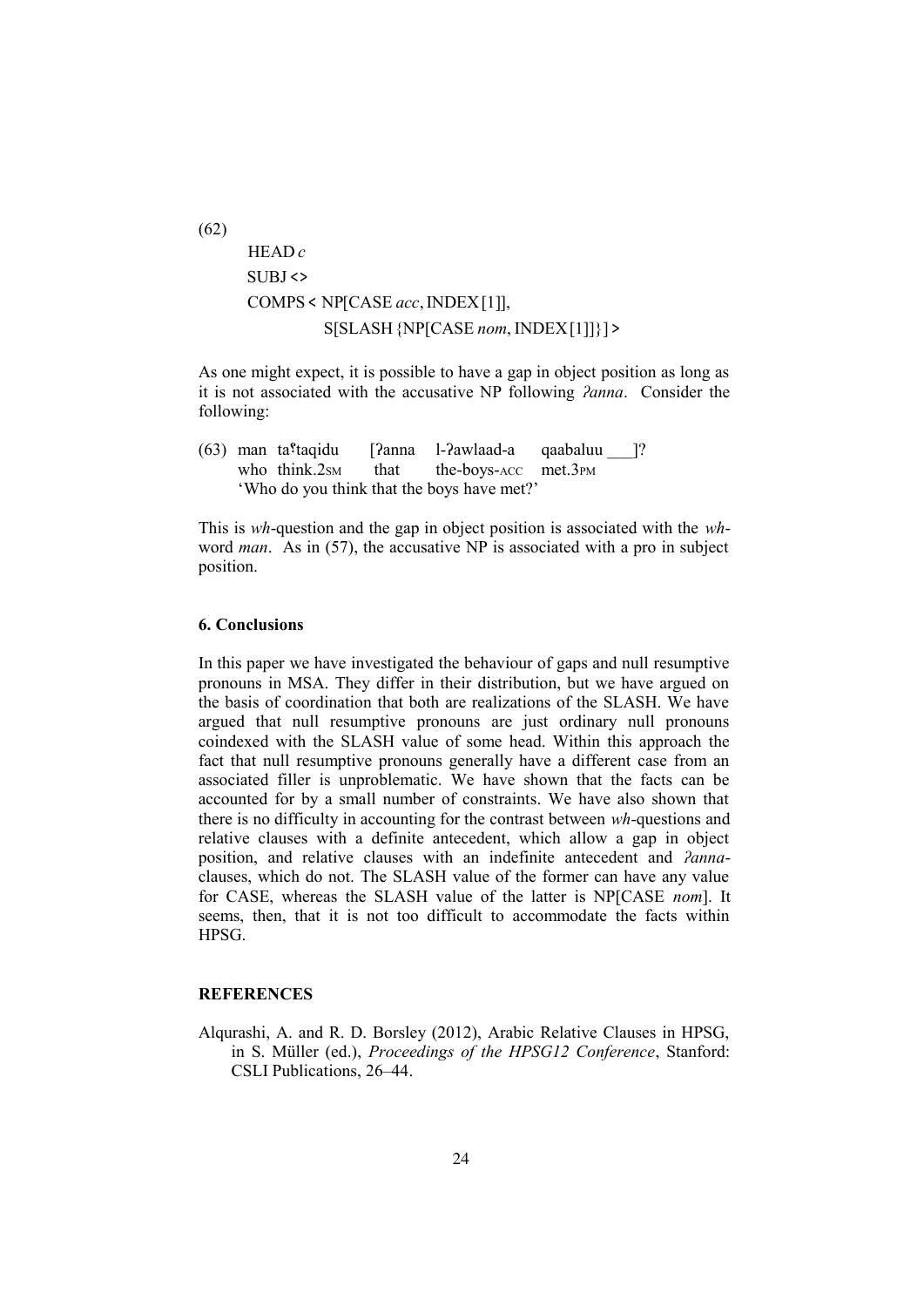- Aoun, E. J., E. Benmamoun, and L. Choueiri (2010), *The Syntax of Arabic*, Cambridge: Cambridge University Press.
- Asudeh, A. (2004), *Resumption as Resource Management*, Ph.D. dissertation, Stanford University.
- Borsley, R. D. (2010), An HPSG approach to Welsh unbounded dependencies, in S. Müller (ed.), *Proceedings of the HPSG10 Conference*, Stanford: CSLI Publications, 47–67.
- Borsley, R. D. (2013), On the nature of Welsh unbounded dependencies, *Lingua* 133, 1–29.
- Crysmann, B. (2012), Resumption and islandhood in Hausa, in P. de Groote and M-J. Nederhof (eds.), *Foimal Grammar. 15th and 16th International Conference on Formal Grammar,* Springer, Heidelberg, pp. 50–65.
- Fassi Fehri, A. (1993), *Issues in the Structure of Arabic Clauses and Words*, Dordrecht, Holland: Kluwer Academic Publishers.
- Ginzburg, J. and I. A. Sag (2000), *Interrogative Investigations: The Form, Meaning and Use of English Interrogatives*, Stanford: CSLI Publications.
- Goldsmith, J. (1985), A principled exception to the coordinate structure constraint. *CLS* 21, 133–143.
- Hofmeister, P. and I. A. Sag (2010), Cognitive constraints and island effects. *Language* 86, 366–415.
- Hofmeister, P., L. Staum Casasanto, and I. A. Sag (in press), Islands in the grammar? Standards of evidence, in J. Sprouse, and N. Hornstein (eds.), *Experimental Syntax and Island Effects*.
- Keenan, E. L. and B. Comrie (1977), Noun phrase accessibility and universal grammar, *Linguistic Inquiry* 8, 63–99.
- Kehler, A. (2002), *Coherence, Reference and the Theory of Grammar*. CSLI Publications, Stanford.
- Kluender, R., (1998), On the distinction between strong and weak islands: A processing perspective, in P. W. Culicover and L. McNally (eds.), *Syntax and Semantics 29*. Academic Press, New York, pp. 241–279.
- Koopman, H (1983), ECP effects in main clauses, *Linguistic Inquiry* 15, 211–258.
- Lakoff, G. (1986), Frame semantic control of the coordinate structure constraint, *CLS 22, Part 2: Papers from the Parasession on Pragmatics and Grammatical Theory*, 152–167.
- Levine, R. D. and T. E. Hukari (2006), *The Unity of Unbounded Dependency Constructions* Stanford, CA: Center for the Study of Language and Information.
- Levine, R. D., T. E. Hukari and M. Calcagno (2000), Some overlooked parasitic gap constructions in English and their theoretical implications, in P. Culicover and P. M. Postal (eds.), *Parasitic Gaps.* Cambridge, Mass: MIT Press, pp.181–222.
- McCloskey, J. (2002), Resumption, successive cyclicity and the locality of